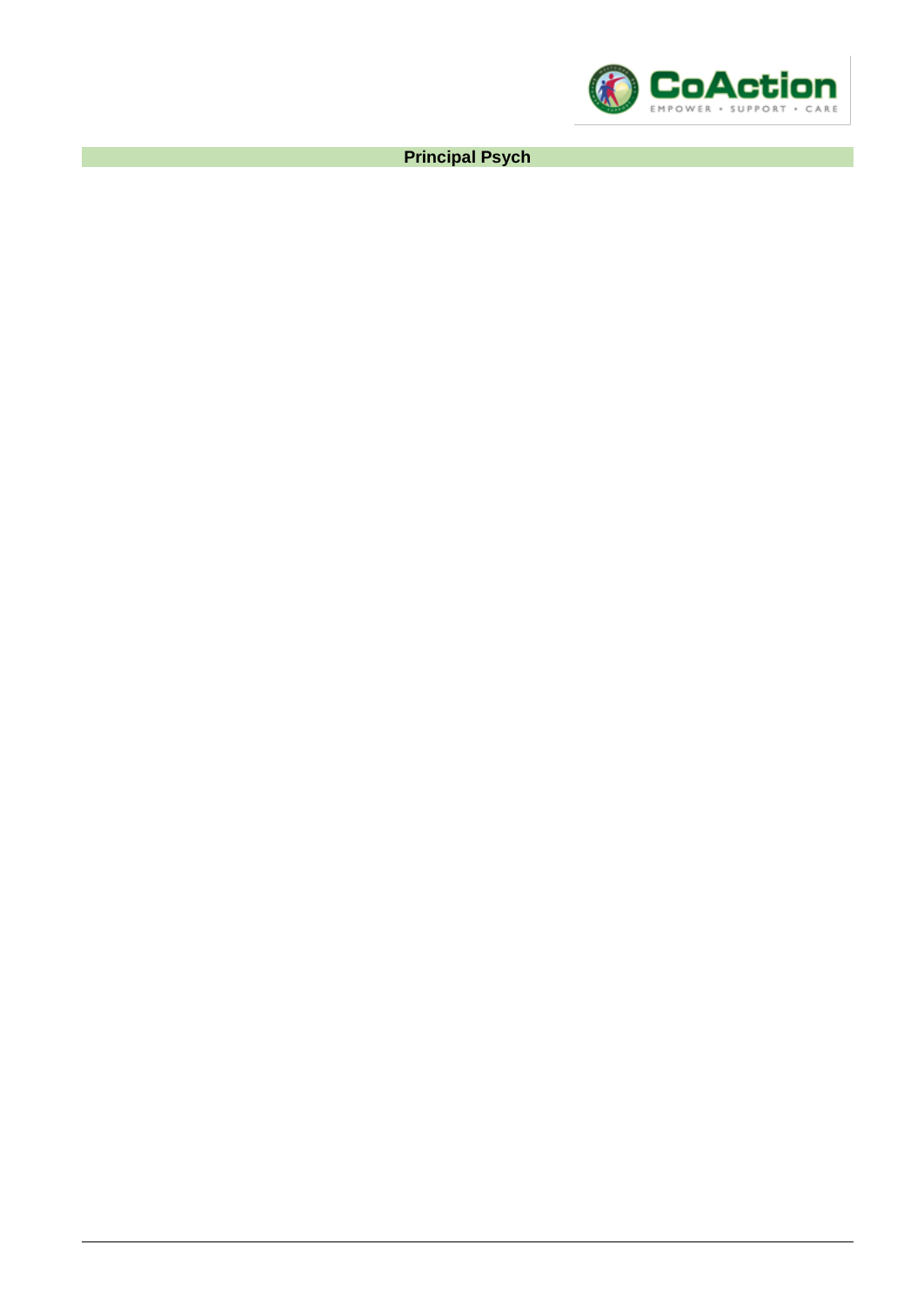





# **PRINCIPAL PSYCHOLOGIST - .5WTE**

# PERMANENT CONTRACT - BANTRY/ DUNMANWAY NEGOTIABLE

We have an exciting opportunity for a Principal Psychologist to join our team on a permanent basis. The successful candidate will:

- Possess a recognised qualification in Psychology (BSc)
- Be a member of Psychology Society of Ireland
- o Have five years full time (or an aggregate of 5 years full-time) post qualification clinical experience at senior grade relevant to the role
- o Possess knowledge and expertise of working with adults with an Intellectual Disability and their families in a multidisciplinary team setting (knowledge and experience of working with paedriatic caseloads desirable)
- ∘ Have the requisite knowledge and ability (including a high standard of suitability, management, leadership and professional ability) for the proper discharge of the duties of the office
- Possess knowledge of current safeguarding, child and adult protection legislation, statutory and other related guidance
- o Demonstrate evidence of continuing professional development in Psychology knowledge, skills and practice.
- Have competent and proficient IT skills
- o Demonstrate a high level of Psychology knowledge and evidence based clinical practice to carry out the duties and responsibilities of the role
- o Seek opportunities and leads initiatives for improving services, promoting a multi-disciplinary approach
- o Commitment to providing a quality service, adopting a person-centred approach at all times

## Closing Date: 20th June 2022 @ 12pm

Employee benefits, full job description, eligibility criteria and application form are available at www.coaction.ie or email in confidence to closul@coaction.ie for any enquiries. CoAction is an equal opportunities employer.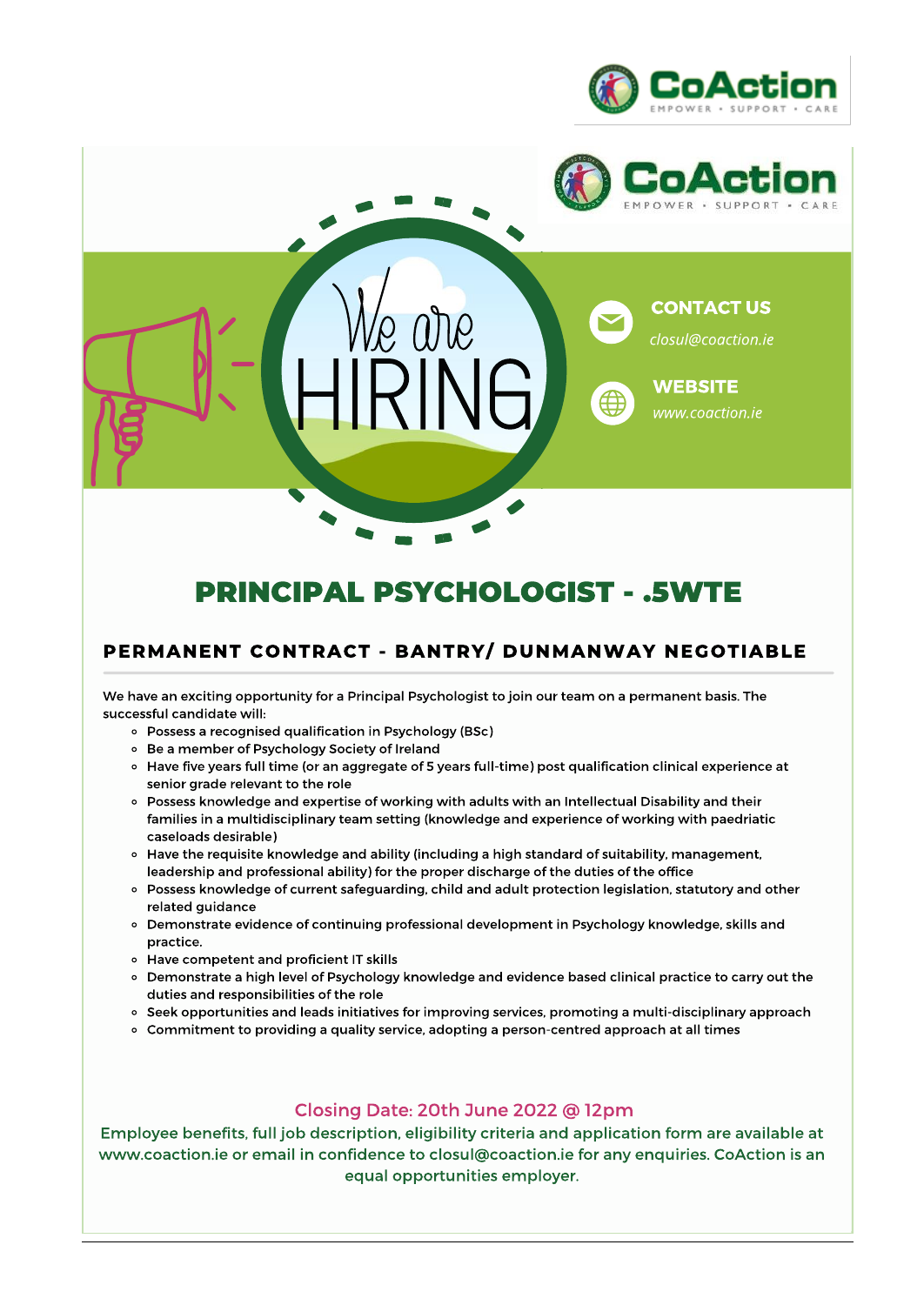

### **Principal Psychologist Job Description**

| Reporting to: | Director of Services or whomever the Employing Authority may assign |
|---------------|---------------------------------------------------------------------|
| Hours:        | .5WTE                                                               |
| Contract:     | Permanent                                                           |
| Base:         | base negotiable between Bantry & Dunmanway                          |

The following description is intended to give a broad outline of the post only. It is neither exhaustive nor definitive. Duties may be altered or amended by the organisation to suit the changing needs of the people supported. As much notice as possible will be given regarding any such changes. It is our policy to review job descriptions on at regular intervals. The line management/ reporting nature of this role may change due to the evolution of services within CoAction.

#### **Overall Purpose of Position**

The base for this position is to be confirmed, however the role is responsible for leading and managing the Psychology service across CoAction West Cork CLG. The Principal Psychologist will be responsible for the management of Psychologists in adult services and will hold clinical responsibility to Psychologists within the West Cork Children' Disability Network Team by providing clinical supervision and support to the Psychologists and Network Manager in line with the requirements of Progressing Disability Services (PDS) policy. Candidates are required to be completely flexible and are obliged to carry out duties in any location of CoAction or associated locations when required to do so by Management.

The post holder will lead and manage the Psychology service across CoAction West Cork CLG, ensuring the highest possible standards of quality and person-centred service delivery. The position requires a strategic approach to the development of services and structures, embracing continuous quality improvement which is underpinned by organisational objectives. This role will hold a significant clinical caseload.

The Principal Psychologist is a member of the multi-disciplinary team, working with senior management to ensure a co-ordinated and comprehensive service delivery to, and effective communication with, all stakeholders; with the aim of providing integrated care to the people supported. S/he will contribute to service planning, development, evaluation and quality initiatives.

The Principal Psychologist will lead and be responsible for the effective delivery of quality psychology services across all service areas in CoAction West Cork CLG. Psychology service provision includes assessment, formulation, intervention, consultation, research, education and support, from a multi-theoretical base and across all relevant domains and difficulties. Such psychological leadership and services will be provided in line with service plans and objectives, and within established professional standards, guidelines and policy in CoAction West Cork CLG

#### **Main Responsibilities**

#### **Leadership and Accountability**

- Be responsible for the overall management and performance of Psychology activity within CoAction in keeping with best professional practice within agreed policy, objectives sand priorities
- Provide strategic direction and leadership for the delivery of an evidenced based, quality assured and person-centred Psychology service, including staffing and use of resources
- Be responsible for ensuring the delivery, in line with best practice, of a range of professional psychology services
- Identify and implement intervention approaches and strategies that are evidence based, holistic, personcentred and outcome driven.
- Collaborate with families and multidisciplinary teams when designing intervention plans to achieve a persons goals.
- Provide training and support to assist people supported, their families and staff with the implementation of intervention plans and programs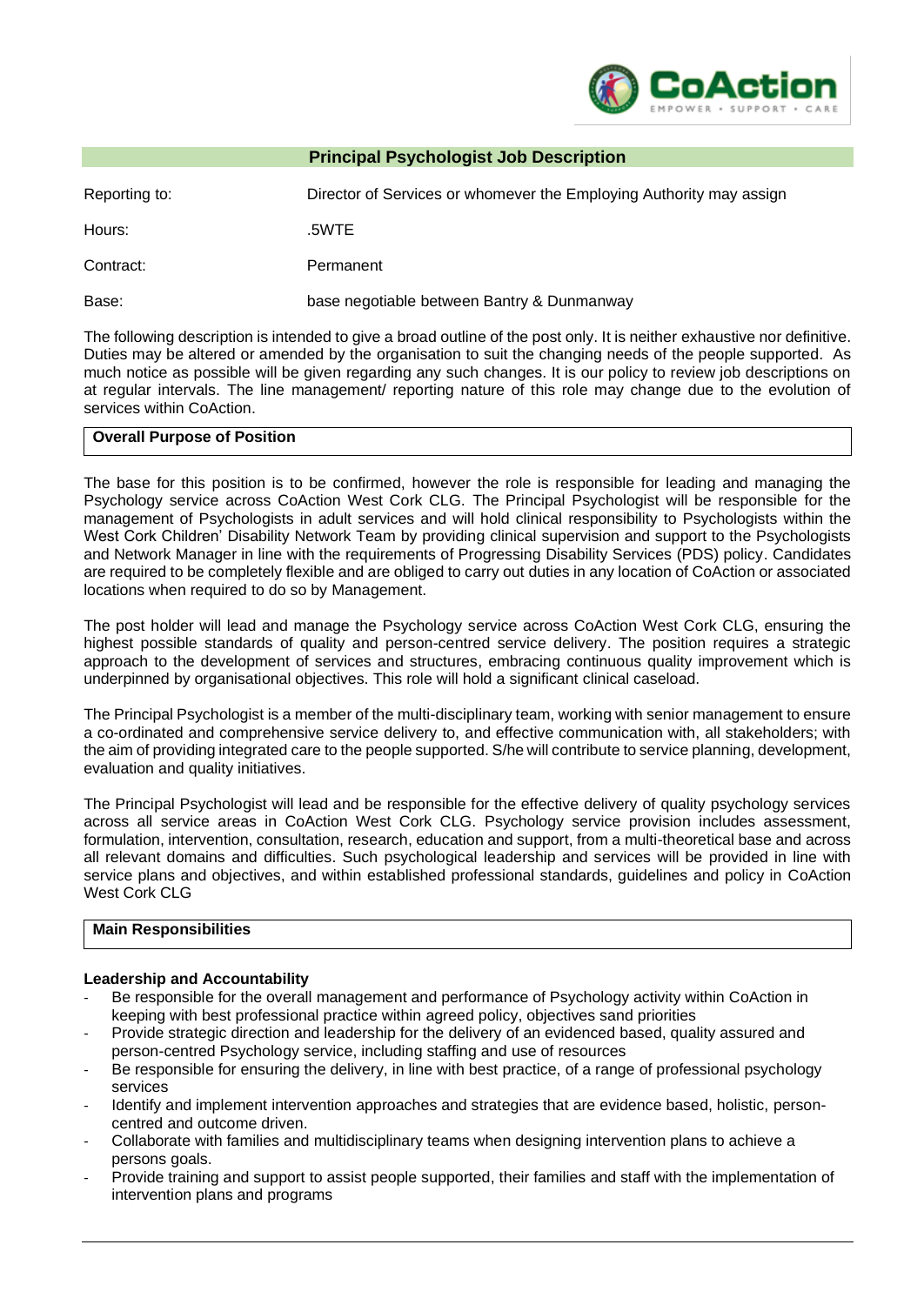

- Ensure integration of the mission and values of the organisation in the work of the department
- Develop a shared sense of commitment and participation among Psychology staff in the planning and development of the service
- Encourage a culture of continuous improvement and mutual co-operation in the achievement of the highest possible standards of professional practice and maximum efficiency
- Provide appropriate governance and professional supervision structures for the Psychology team, inclusive of those working within the West Cork Children's Disability Network Team.
- Keep the Director of Services and Children's Disability Network Manager informed of any significant developments within his/her area of responsibility
- Attend appropriate meetings and keep up-to-date with developments and standards in professional practice
- Maintain good collaborative working relationships and communications with appropriate statutory, professional and voluntary organisations responsible for and/or participating in health and social care
- Provide clinical supervision to senior clinicians inclusive of those within the West Cork Children's Disability Network Team (CDNT).
- Avail of appropriate supervision to ensure own ongoing competency in order to deliver quality services and to supervise other staff.

## **Service Planning and Development**

- Contribute to the overall development of the Psychology service so as to meet current and emerging and unmet needs as well as managing waiting lists as appropriate.
- Responsible for the co-ordination, planning and review of Psychology services to meet service level agreement requirements and to support the development of plans to achieve required changes in service provision, working closely with all relevant Discipline Managers, and staff in collaboration with Director of Services and Children's Disability Network Manager.
- Lead changes in work practices, procedures, techniques or technologies having regard to developments in the field of Psychology and in accordance with agreed core standards and best practice
- Lead projects which improve the quality of services provided to people supported, evidenced by improved performance against national and international benchmarks
- Participate and co-operate with any internal or external evaluation of the service
- Contribute to the strategic planning and development within the wider organisation
- Help and advise managers / leaders in the planning and provision of Psychology Services in their area.
- Be responsible for audit and quality initiatives.
- Be responsible for monitoring and evaluating outcomes of service provision.

#### **Clinical Caseload**

- Provide a quality, evidence-based Psychology service
- Prioritise together with the Director of Services in order to optimise the quality, efficacy and equity of the Psychology service provided.
- Manage a complex clinical caseload, exercising advanced clinical reasoning, in making autonomous decisions and judgements on a daily basis. This involves acting within clinical knowledge base, to prioritise (in consultation with Director of Services), to implement assessment, diagnostic formulation; care planning, intervention and discharge.

#### **Operations Management**

- Develop, implement and evaluate operational policies, protocols and guidelines in accordance with standards of best practice and in compliance with statutory and risk management requirements.
- Ensure, in so far as is practicable, that staff have the right facilities, equipment and resources for the safe and proper discharge of their duties.
- Ensure work schedules and work programmes are created to provide for the most effective and efficient deployment of staff and other resources in response to organisational priorities and goals.
- Liaise closely with people supported and their key workers to ensure effective and efficient utilisation of available resources.

#### **Staff Management**

- Ensure the optimum and effective use of staff through efficient planning, rostering, skill mix, workload measurement, staff deployment, and the prioritisation of service delivery within available resources
- Collaborate with the Director of Services and Children's Disability Network Manager to ensure a comprehensive range of Continuous Professional Development activities are available to provide staff with the necessary skills / and supports to fulfil their roles.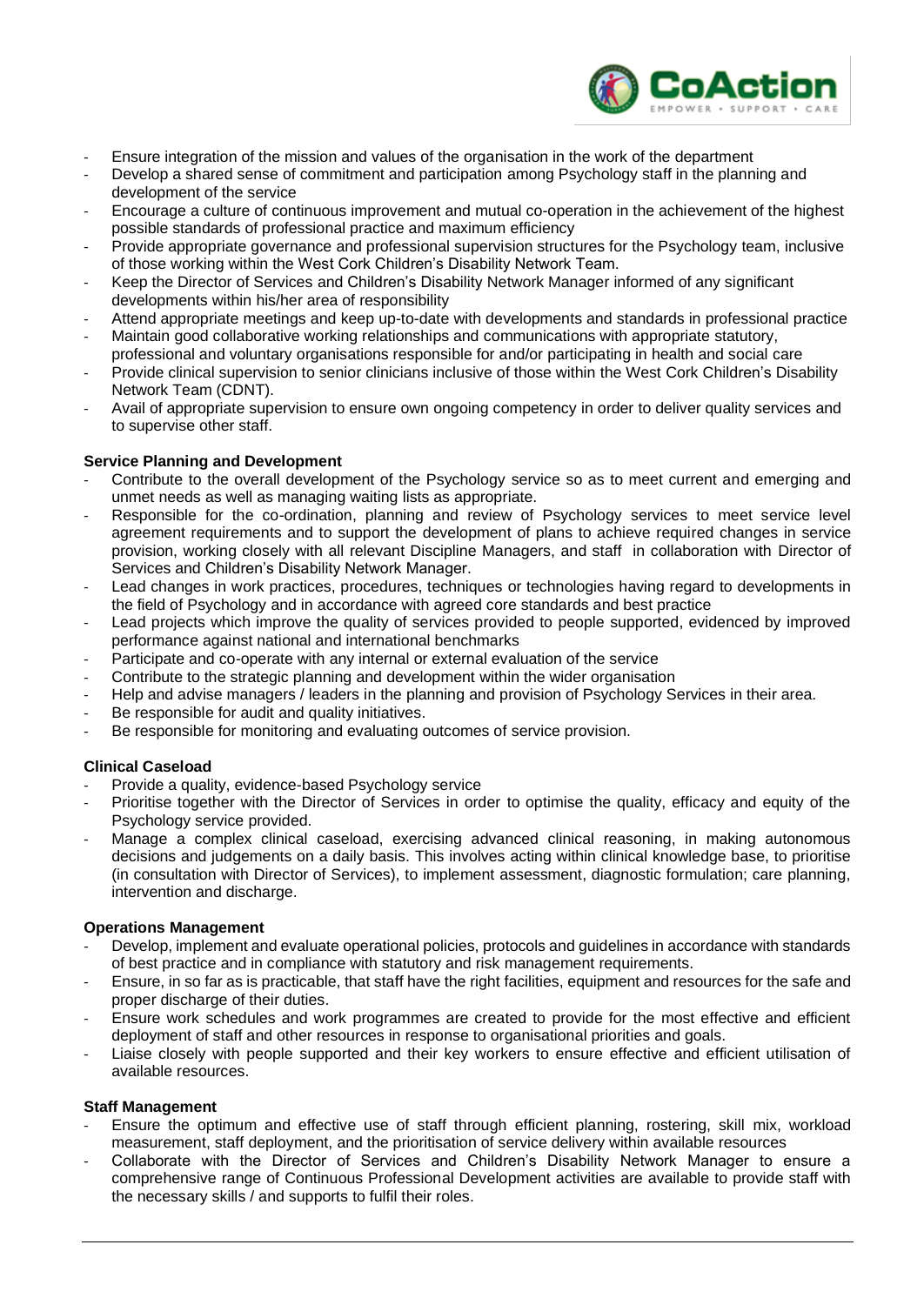

- Ensure that all Psychology staff in adult services are compliant with the relevant mandatory training appropriate to their position and role and in line with organisational policies.
- Implement the CoAction staff development and performance management policy.
- Participate in the formulation of and comply with relevant policies & procedures and be familiar with regulations / legislation regarding disciplinary and grievance procedures implementing the appropriate course of action in accordance with the relevant organisational policies.
- Promote and maintain a safe environment for staff in line with local policies and the Safety, Health and Welfare at Work Act 2005.

#### **Performance and Financial Management**

- Work with colleagues to develop mechanisms to ensure that the Psychology service is measured accurately and fully costed where appropriate
- Participate in the overall financial planning of the Psychology service including the negotiation of resources and the assessment of priorities in pay and non-pay expenditure in collaboration with the Director of Services and Children's Disability Network Manager to contribute to planning the Psychology budgets.
- Ensure that all data regarding the day-to-day activity of the Psychology service is of the highest quality and maintained in compliance with organisational policy and GDPR requirements.

#### **Education and Training**

- Monitor and research new developments & practices in Psychology promoting a culture of on-going best practice throughout the Psychology service in CoAction, inclusive of the West Cork Children's Disability Network Team
- Be informed of advances in professional knowledge and practice and ensure their dissemination.
- Develop and maintain a professional working relationship with third level institutes as appropriate, in relation to the ongoing training of undergraduate Psychology students, collaborative research and other activities
- Facilitate the arrangements necessary and participate where appropriate, in education and training of other internal & external staff, both at undergraduate and post-graduate level, as the need arises.

#### **General**

- To have an excellent knowledge of CoAction policies and adhere to same at all times
- Perform such other duties appropriate to the post as may be assigned from time to time by the Director of Services, Children's Disability Network Manager, Quality, Risk & Development Manager and CEO.
- Present and act in a professional manner at all times and ensure colleagues do likewise.
- Be aware of current developments and issues in Psychology and health care by reading current literature and keeping abreast of new developments, attending 'in-house' seminars, lectures and courses when possible and as appropriate in consultation with your Line Manager.
- Undertake any other duties commensurate with this position. Duties may be altered or amended by the organisation to suit the changing needs of the people supported by CoAction.

#### **Health & Safety:**

- To work in a safe manner with due care and attention to safety of self and other persons in the workplace, with reference to the Health Safety & Welfare at Work Act, 2005.
- To report immediately to the Director of Services any accidents or incidents involving people supported, staff or members of the public.
- Ensure a safe environment for yourself, colleagues and visitors.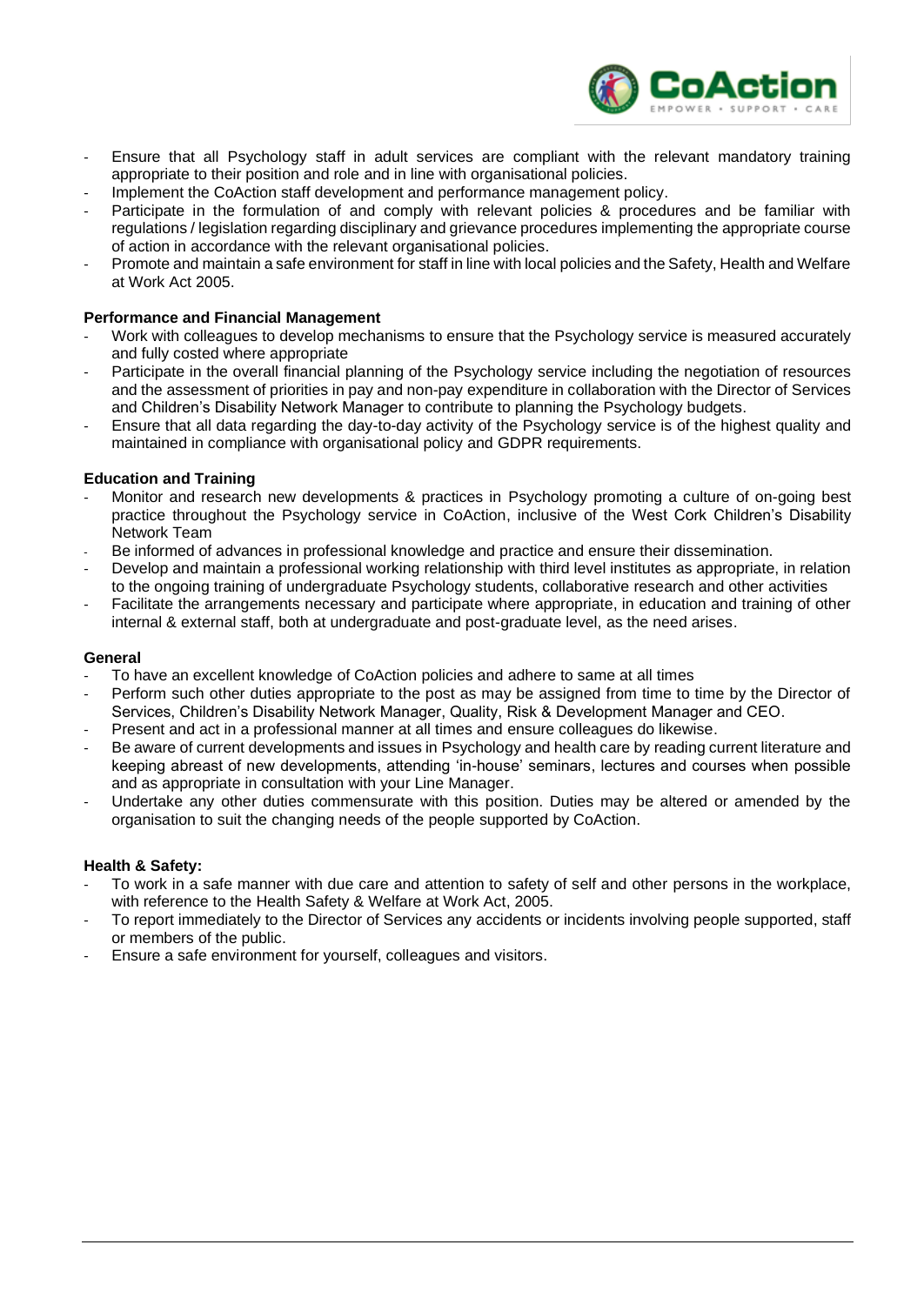

# **Principal Psychologist Person Specification**

| <b>Essential</b><br>Qualifications                      | Recognised qualification in Psychology (BSc)<br>$\blacksquare$<br>Be a member of Psychology Society of Ireland<br>$\overline{\phantom{a}}$                                                                                                                                                                                                                                                                                                                                                                                                                                                                                                                                                                                                                                                                                                                                                                                                                                                                                                                                                                                                                                                                                                                                                                                                                                                                                                                                                                                                                                                                                                                                                                                                                                                                                                                                                                                                                                                        |
|---------------------------------------------------------|---------------------------------------------------------------------------------------------------------------------------------------------------------------------------------------------------------------------------------------------------------------------------------------------------------------------------------------------------------------------------------------------------------------------------------------------------------------------------------------------------------------------------------------------------------------------------------------------------------------------------------------------------------------------------------------------------------------------------------------------------------------------------------------------------------------------------------------------------------------------------------------------------------------------------------------------------------------------------------------------------------------------------------------------------------------------------------------------------------------------------------------------------------------------------------------------------------------------------------------------------------------------------------------------------------------------------------------------------------------------------------------------------------------------------------------------------------------------------------------------------------------------------------------------------------------------------------------------------------------------------------------------------------------------------------------------------------------------------------------------------------------------------------------------------------------------------------------------------------------------------------------------------------------------------------------------------------------------------------------------------|
| <b>Desirable</b><br>Qualifications                      | Third level qualification in Healthcare Management<br>$\overline{\phantom{a}}$<br>Cognitive Simulation Therapy qualification<br>$\overline{\phantom{a}}$<br>Positive Behavioural Support Training<br>$\overline{\phantom{a}}$<br>Train the Trainer - QQI Level 6<br>$\overline{\phantom{a}}$                                                                                                                                                                                                                                                                                                                                                                                                                                                                                                                                                                                                                                                                                                                                                                                                                                                                                                                                                                                                                                                                                                                                                                                                                                                                                                                                                                                                                                                                                                                                                                                                                                                                                                      |
| <b>Essential</b><br>Knowledge<br>&<br><b>Experience</b> | Have five years full time (or an aggregate of 5 years fulltime) post qualification clinical<br>$\omega$<br>experience at senior grade relevant to the role<br>Knowledge and expertise of working with adults with an Intellectual Disability and<br>their families in a multidisciplinary team setting.<br>Have the requisite knowledge and ability (including a high standard of suitability,<br>management, leadership and professional ability) for the proper discharge of the<br>duties of the office<br>Knowledge of current safeguarding, child and adult protection legislation, statutory<br>$\overline{\phantom{a}}$<br>and other related guidance<br>Evidence of continuing professional development in Psychology knowledge, skills and<br>$\overline{\phantom{a}}$<br>practice.<br>Competent and proficient IT skills<br>$\overline{\phantom{a}}$                                                                                                                                                                                                                                                                                                                                                                                                                                                                                                                                                                                                                                                                                                                                                                                                                                                                                                                                                                                                                                                                                                                                    |
| <b>Desirable</b><br>Knowledge<br>&<br><b>Experience</b> | Previous experience in managing a Psychology Service<br>$\blacksquare$<br>Experience in person centred care for cognitive disorders coupled with dementia.<br>$\overline{\phantom{a}}$<br>Experience of capacity assessment and support.<br>$\overline{\phantom{a}}$<br>Evidence of personal research and/or involvement in multidisciplinary research.<br>$\overline{\phantom{a}}$<br>Evidence of experience & involvement in regional or national healthcare initiatives/<br>$\overline{\phantom{a}}$<br>committees.                                                                                                                                                                                                                                                                                                                                                                                                                                                                                                                                                                                                                                                                                                                                                                                                                                                                                                                                                                                                                                                                                                                                                                                                                                                                                                                                                                                                                                                                            |
| Core<br><b>Competencies</b>                             | Demonstrates a high level of Psychology knowledge and evidence based clinical<br>$\overline{\phantom{a}}$<br>practice to carry out the duties and responsibilities of the role<br>Seeks opportunities and leads initiatives for improving services, promoting a multi-<br>$\overline{\phantom{a}}$<br>disciplinary approach<br>Commitment to providing a quality service, adopting a person-centred approach at all<br>$\blacksquare$<br>times<br>Engages and promotes continuous learning and development<br>Demonstrates a willingness to further develop skills relevant to the role<br>Utilizes information provided from professional bodies to improve knowledge and<br>resources available to staff<br>Excellent planning and organisational skills, with the ability to prioritise workloads<br>$\overline{\phantom{a}}$<br>efficiently<br>Identifies strategic priorities in line with organisational objectives<br>$\overline{\phantom{a}}$<br>Demonstrates a flexible and adaptable approach in a changing environment<br>$\overline{\phantom{a}}$<br>Establishes a culture of open communication to maintain an atmosphere of trust and<br>$\overline{\phantom{a}}$<br>integrity<br>Thinks creatively and conceptually considering the external environment and potential<br>impact decisions might have<br>Develops and implements efficient and effective systems and processes to ensure<br>smooth and consistent execution of service delivery<br>An effective people manager who promotes diversity, facilitates team discussions and<br>$\overline{\phantom{a}}$<br>encourages collaboration and consultation across disciplines<br>Recognises own natural leadership style and capable of adapting leadership style to<br>$\overline{\phantom{a}}$<br>suit all<br>Facilitates change and influences others through evidence-based arguments that are<br>$\blacksquare$<br>aligned to strategic priorities<br>Anticipates potential issues and opportunities and reacts to same |